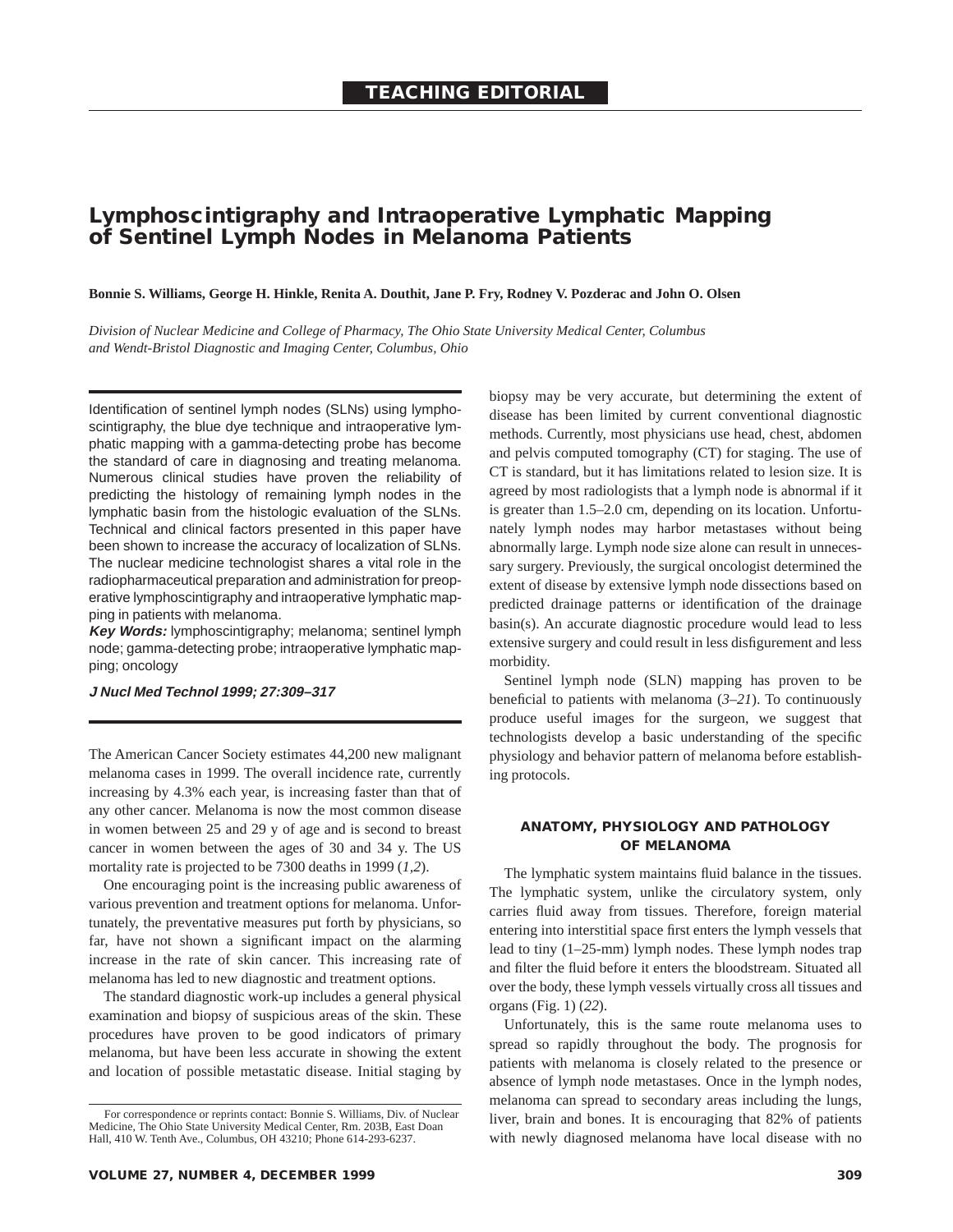

**FIGURE 1.** Lymphatic system shows the major lymphatic organs and vessels (reprinted by permission of The McGraw-Hill Companies, New York, NY (22)).

lymph node involvement (*1*). Early detection is the key to successful treatment of melanoma.

Early detection will demonstrate a lesion or mole on the skin that has changed in shape, size or color. The next step is biopsy of the lesion. From this biopsy, the Breslow thickness and Clark level are determined. Pathologically, there are 5 stages of melanoma that are based on the combination of the Breslow thickness and Clark level. Treatment is based on this staging (Table  $1$ ) $(I,2)$ . As with any disease, melanoma spread is ultimately unique to each person. Therefore treatment is individualized.

The majority of melanomas at diagnosis are Stage I or II. Previously, the treatment involved a total lymph node dissection (TLND). This consisted of removing all the lymph nodes(10–30 nodes) in the lymph node basin and usually required a 2–3-d hospital stay. Sequela included painful edema and possible infection. Lymphoscintigraphy and out-patient SLN biopsies have decreased treatment cost by 1/3 and post-operative sequela is distinctly unusual.

### **RADIOPHARMACEUTICALS**

Several radioactive compounds have been used over the years to evaluate lymphatic drainage of melanoma and breast cancer. The physiologic mechanism used includes the deposition of the radioactive compound into tissue surrounding the primary tumor or prior surgery site. The tracer enters the lymph channels passively or may be phagocytosed by macrophages and transported in lymphatic channels (*23*).

The mechanism of uptake into the lymphatics depends primarily on the particle size and stability of the radiopharmaceutical. A uniform distribution of small particles  $(< 0.1 \text{ µm})$  is necessary for the particles to translocate from the interstitial injection site to the lymphatic channels and nodes. Large particles (0.5–2 µm) remain trapped at the injection site (*26*). Although a comprehensive discussion of the advantages/ disadvantages of the various radiopharmaceuticals used for lymphoscintigraphy and lymphatic mapping is beyond the scope of this manuscript, several articles are recommended to the reader for comparison of the various radiolabeled compounds (*21,23–26*).

All patients studied at our institution received infusions of technetium 99mTc sulfur colloid, prepared according to a procedure recommended by Alazraki et al. (*21*). Briefly, 99mTc sulfur colloid was prepared using sodium pertechnetate from a radionuclide generator that had a long ingrowth time to have the most 99mTc on the column. A heating time of 3 min followed by a cooling time of 2 min before the addition of the buffer was used in an effort to obtain a higher percentage of smaller  $(< 0.4$  $\mu$ m) particles. Finally, the prepared  $99m$ Tc sulfur colloid was filtered through a 0.22-µm filter. Patient administration included 4 separate syringes each containing 0.1 mCi in a final volume of 0.1 mL of normal saline as described in the next section.

# **RADIOPHARMACEUTICAL ADMINISTRATION**

There are no specific patient preparations for lymphoscintigraphy, however, patient preparation instructions are given for surgery. The following materials are needed for administration: 0.4 mCi of 0.22-µm-filtered sulfur colloid, 1% Lidocaine hydrochloride injection (USP), 4 insulin syringes, isopropyl alcohol swabs or betadine, absorbent pads and 4-in.  $\times$  4-in. gauze.

Each of 4 insulin syringes containing 0.02–0.05 mL filtered 99mTc sulfur colloid are combined with 0.05 mL 1.0% Lidocaine hydrochloride injection (USP) to yield a total volume of 0.10 mL We have not seen any fluctuations from the drainage patterns by adding the 1.0% Lidocaine hydrochloride injection (USP) to the filtered 99mTc sulfur colloid. Other sites have adopted a protocol to inject 1.0% Lidocaine hydrochloride injection (USP) 1 h before the <sup>99m</sup>Tc sulfur colloid injections. The Lidocaine hydrochloride decreases the irritation caused by the pH of the 99mTc sulfur colloid preparation. The insulin syringes are used because the needle is an extension of the syringe, not a separate piece as with many tuberculin syringes.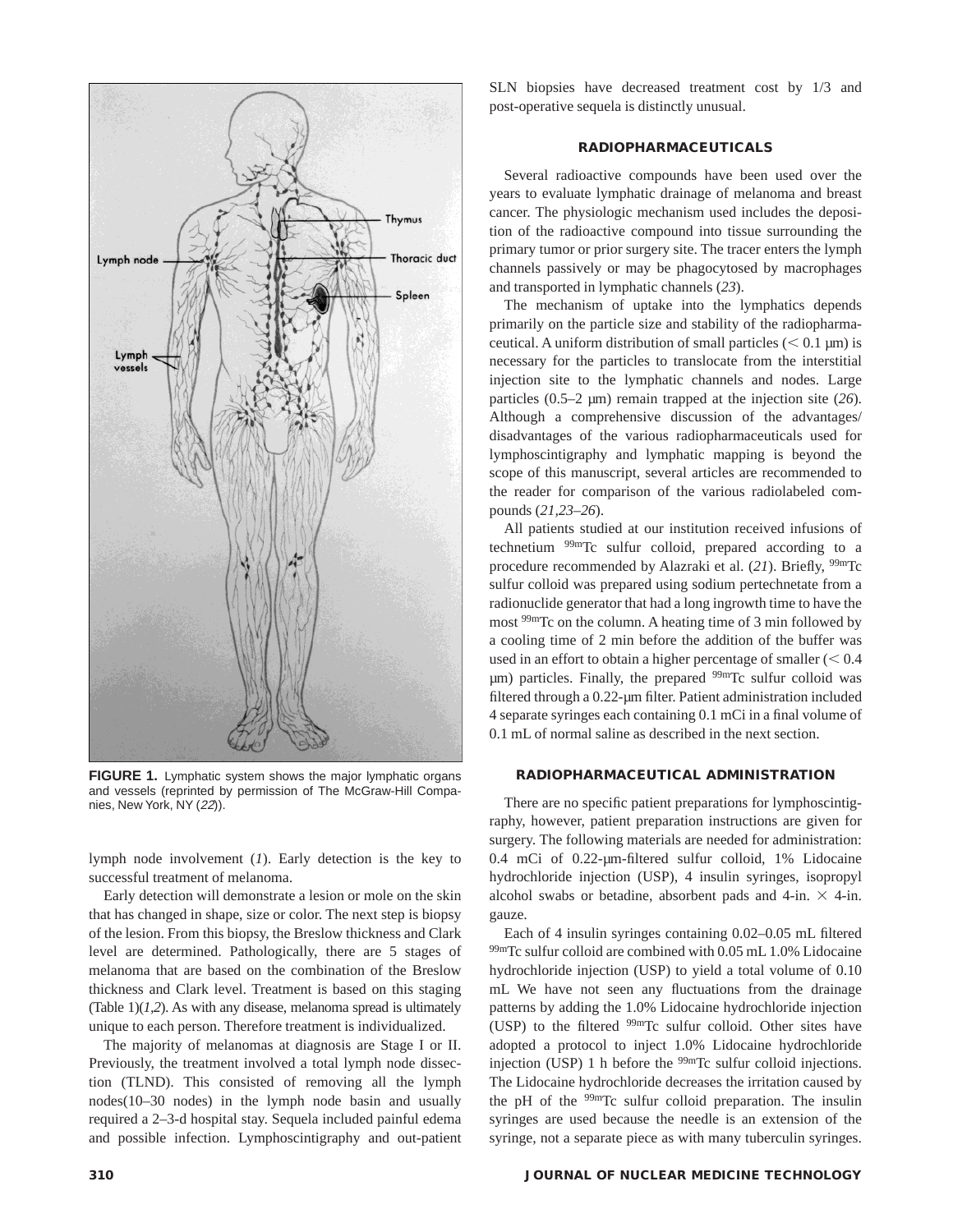| <b>TABLE 1</b>                            |
|-------------------------------------------|
| Staging and Treatments of Melanoma (1, 2) |

| Stage         | Clark level*                                                                                          | <b>Breslow</b><br>thickness <sup>†</sup> | Classical treatments:                             | <b>Current treatmentss</b>                                                          | 5-y survival<br>rates |
|---------------|-------------------------------------------------------------------------------------------------------|------------------------------------------|---------------------------------------------------|-------------------------------------------------------------------------------------|-----------------------|
| $\Omega$      | In situ                                                                                               |                                          | Watch and wait                                    | Watch and wait                                                                      |                       |
|               | Invasion in papillary dermis                                                                          | $< 0.75$ mm                              | Watch and wait                                    | Sentinal lymph node biopsy                                                          | $>96\%$               |
| $\mathcal{P}$ | Adjacent to the papillary-reticular<br>dermal interface and possible<br>lymph node invasion           | $0.75 - 1.5$ mm                          | Total lymph node dissection,<br>radiation therapy | Sentinal lymph node biopsy                                                          | 96%                   |
| 3             | Invasion to reticular dermis and<br>lymph nodes with possible<br>satellite lesions                    | $1.5 - 4.0$ mm                           | Total lymph node dissection,<br>radiation therapy | Sentinal lymph node biopsy,<br>radiation therapy, total lymph<br>node dissection    | 59%                   |
| 4             | Invasion to subcutaneous<br>tissues, lymph nodes, and<br>organs with presence of<br>satellite lesions | $>4.0$ mm                                | Chemotherapy, radiation<br>therapy, immunotherapy | Chemotherapy, radiation therapy,<br>immunotherapy, T-cell<br>research. MAb research | 12%                   |

\*Clark level = Reported on the surgical pathology report describing the microscopic cell analysis of tumor invasion into the dermis and surrounding tissues.

 $†B$ reslow thickness = The vertical growth of the melanoma.

‡Classical treatments 5 Treatments used according to initial biopsy staging, physical examination and CT scans.

§Current treatments = Accepted treatments according to initial biopsy staging, physical examination, lymphoscintigraphy and SLN biopsy results.

Using these unibody insulin syringes also decreases the chance of contamination.

Before injection a hole is cut in the middle of an absorbent pad with edges approximately 2 in. from the borders of the lesion/biopsy site. Even with experienced personnel, contamination on the surface of the adjacent skin may occur. If this does occur, the area should be decontaminated by blotting. If this is not possible, a small lead shield can be used as long as it does not cover potential lymphatic channels or SLNs.

The accuracy of the injections is critical. The 4 injections are made within the dermis. For a reference, a tuberculin skin test is injected into the dermis, which is the level directly below the epidermis. Therefore, these 4 injections should be made very

superficially so that a wheal is formed on the surface of the skin. The insulin needle advances only 0.15–0.25 mm into the skin. The needle should be directed at a 10–20° angle from the horizontal plane of the melanoma. If there is a question of injection technique and the sulfur colloid is not draining, then a second dose made more superficially can be given.

Using aseptic technique, by either applying betadine or external isopropyl alcohol around the melanoma site, ensures 4 sterile injection sites. These intracutaneous injections should be made at 12-, 3-, 6- and 9-o'clock positions around the lesion/ biopsy site. An exception is when the melanoma is located on the head or neck. Injection sites and lymph nodes in the head and neck can be in very close proximity. In this case the



**FIGURE 2.** Twenty-minute anterior chest image with arms raised above the head. The <sup>57</sup>Co sheet source was left under the patient too long resulting in a burning through in the lung fields and body. This resulted in poor separation of 3 sentinel lymph nodes (open arrow).



**FIGURE 3.** This is the same patient as in Figure 2, however, sealed intravenous tubing containing a small amount of radioactivity was used to outline the body instead of the <sup>57</sup>Co sheet source.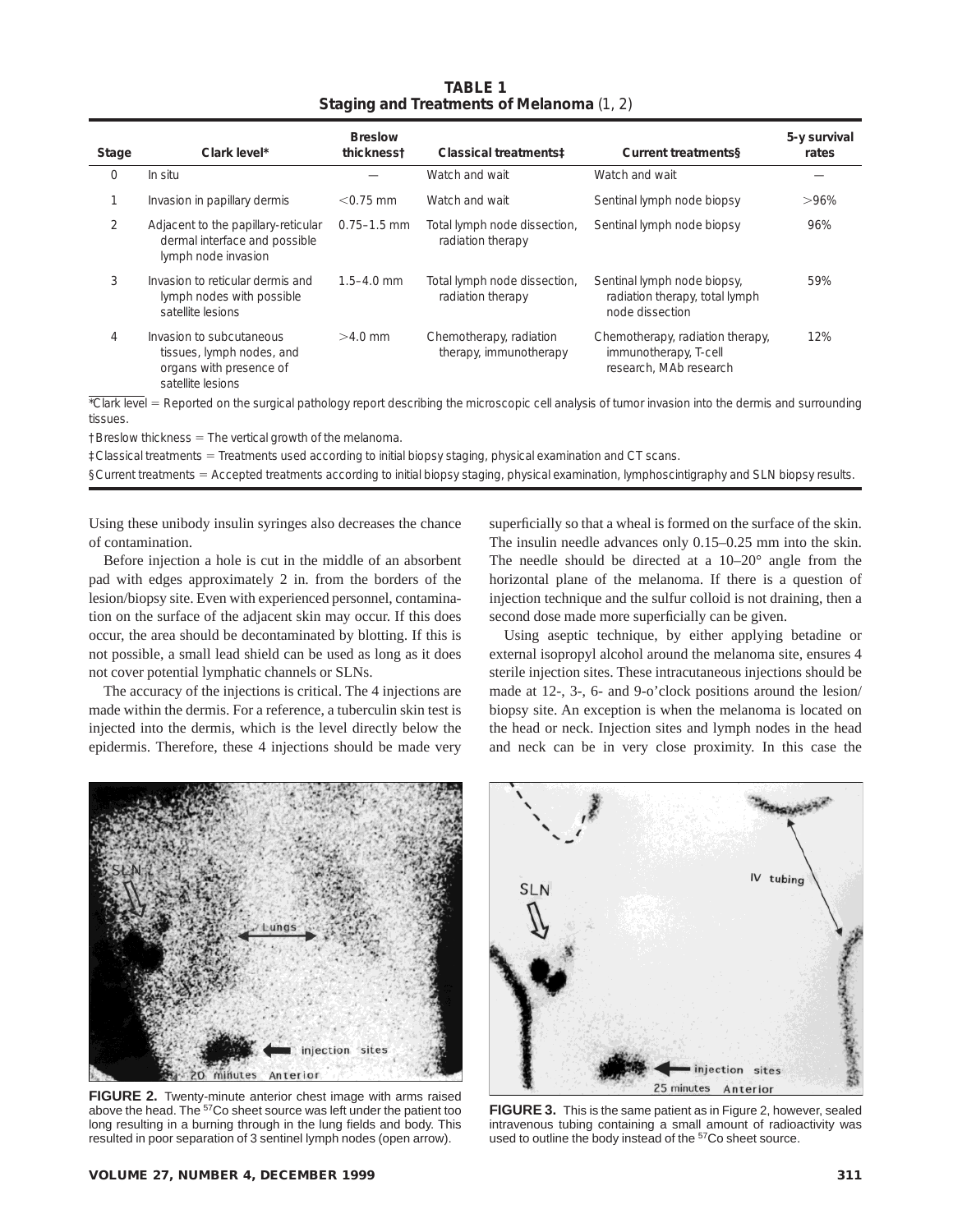

**FIGURE 4.** Anterior chest view reveals a right axillary sentinel lymph node and a focal area of uptake just left of the injection site. Orginally thought to be skin contamination, at surgery the gammadetecting probe indicated the source of radioactivity was internal and not on the skin. This left medial area of uptake was determined at surgery to be an in-transit lymph node. Both the right axillary sentinel lymph node and left medial in-transit lymph node were positive for metastatic melanoma.

injections should be made superior to the melanoma site. Four injections, instead of 1, enhance flow to all possible routes for the spread of metastatic disease. After the 4 injections are made, a 4-in.  $\times$  4-in. gauze should be applied delicately. This gauze should be taped to the skin to decrease the possibility of contamination from leakage from the injection sites.

### **POSITIONING AND IMAGING PARAMETERS**

Good images can be obtained using a large-field-of-view (LFOV) camera. Using a LFOV allows more lymphatic channels and beds to be imaged simultaneously. This is critical since the drainage occurs within seconds. Our studies use a dual-head camera with ultra-high resolution, low-energy collimators set at a 15% window for  $99m$ Tc and a 5% window for  $57C$ o. The ultra-high resolution low-energy collimator can detect 2.0-mm nodes, therefore small lymph nodes (2–10 mm) can be differentiated.

Counts from the injection sites as well as the suspected lymph node basin(s) may be better localized by using a photon-emitting source to outline the body. One method is to use a 57Co sheet source to produce transmission images. The 57Co sheet source is placed directly under the imaging table so that a body silhouette is produced. Since these energy peaks  $(^{99m}Tc = 140 \text{ keV}$  and  $^{57}Co = 122 \text{ keV}$ ) are so close, using a 15% window for 99mTc and a 5% window for 57Co is advised. Care should be taken when using a  $57$ Co sheet source. If the camera being used is only peaked on  $99m$ Tc, the higher activity of the 57Co sheet source may result in artifact showing the emissions passing through the body (Fig. 2).

Another method to outline the body involves the use of



**FIGURE 5.** (A) Initial posterior dynamic frame image reveals the cephal drainage from the injection site to a posterior cervical sentinel lymph node. Subsequent static (B) anterior and (C) lateral views show axillary drainage.

intravenous tubing containing  $40-60 \mu$ Ci  $99m$ Tc. This tubing is taped around the outside of the patient's body to outline it, as shown in Figure 3. The body outline also may be demarcated using a point source and drawing the body outline.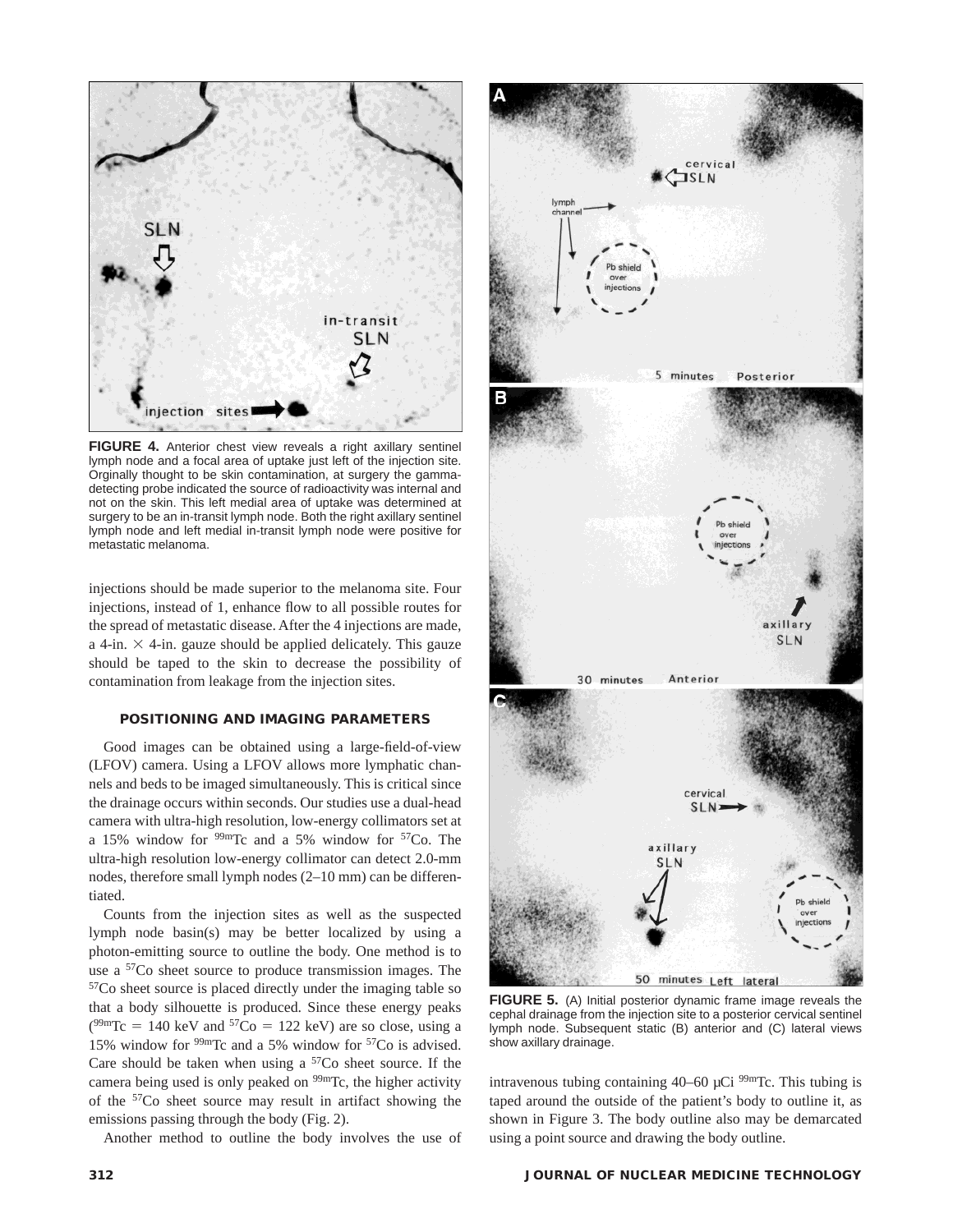

**FIGURE 6.** Forty minutes postinjection sequential anterior planar images reveal a left groin sentinel lymph node.

Imaging must begin immediately after the last injection of 99mTc sulfur colloid is made. A flow study is necessary to show the immediate drainage channels. The dynamic study should be acquired according to the location of the melanoma site. If a dual-headed camera is not available, an anterior or posterior flow study should be considered.

The majority of the lymph node beds within the body are anterior. Most lymphatic drainage flows anteriorly and locally, but in some cases, as seen in Figures 4 and 5, in-transit and posterior SLNs are visualized. It is customary to image with the camera facing the melanoma site to capture any unusual drainage patterns. In some cases, the location of a suspected basin is uncertain. In such cases, the FOV should be moved intermittently from one basin to the other in question until the SLNs appear. A 128  $\times$  128 acquisition matrix was used for the dynamic imaging. When necessary, the images were folded down to a  $64 \times 64$  matrix display to increase the counting statistics, although resolution is compromised. The initial acquisition times/ frame evaluated were between 10–30 s/frame and, based on our findings, a rate of 15 s/frame for a total of 80 frames was adopted. After visualizing the SLNs, sequential planar images were acquired to identify other drainage basins and their sentinel node(s), which also were marked with indelible ink on the skin.

These planar images should be taken for a minimum of 1 h since some SLNs may not be visualized until late in the study. The patient shown in Figure 6 was instructed to exercise his legs, by walking the hallways for 15 min, to allow contractions of the muscles to initiate faster lymph flow. Even regional movement of the affected limb has caused a stagnate injection site to begin to flow. This was an unusual case. In the majority



FIGURE 7. Patient with right parietal scalp melanoma. (A) Initial dynamic study shows a cervical chain starting at the retroauricular region (Frame 3) down to the jugular region (Frame 17). (B) Lateral static and (C) anterior views show these sentinel lymph nodes.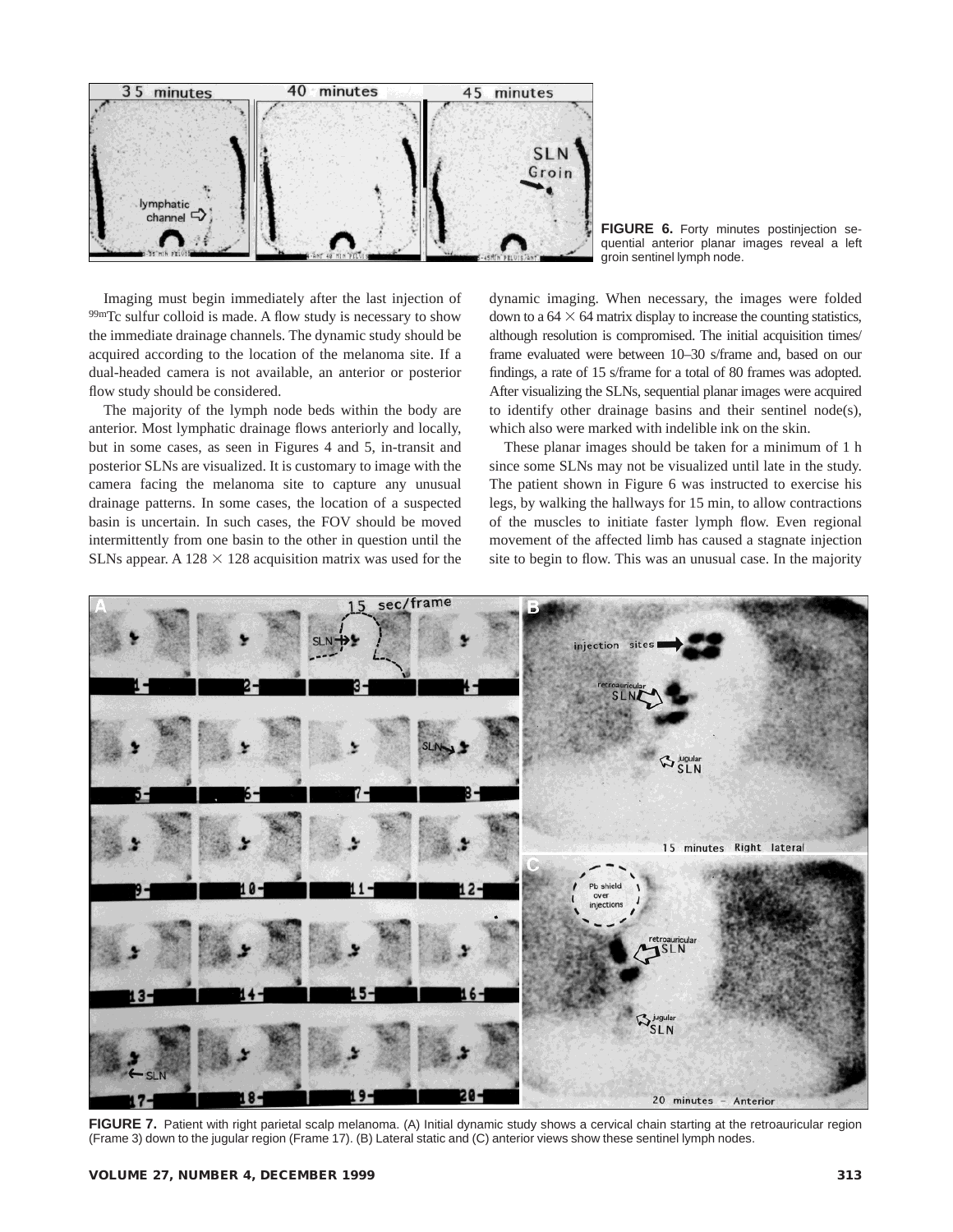

**FIGURE 8.** Patient with a primary melanoma site on the right upper chest that is proximal to the adjacent lymph node bed. (A) Initial anterior image shows a supraclavicular sentinel lymph node, however, the axillary bed slightly overlapped the site of injection. (B) Right anterior oblique and (C) right lateral views afforded better separation of a right axillary sentinel lymph node from the injection site.

of our imaging (98%), lymphatic flow was visualized within 10 min. The sequential planar imaging acquisitions tested ranged from 3–6 min/image with 5 min/image providing adequate counting statistics for each view. A  $256 \times 256$  matrix with 1.0 magnification is used for the planar imaging.

Cover the injection sites with a lead shield  $\geq 0.5$  mm thick when acquiring images. This lead shield should remain over the injection sites for the majority of the imaging. The shield is removed during the last 5 s of each static image. This is done so that the SLNs can be separated easily from the injection sites. In addition, oblique and lateral views should be taken for better localization and separation of the SLNs, as shown in Figure 7. The correct positioning of suspected lymphatic drainage beds can be seen in Figures 8–11.

After the appearance of the SLNs on the lymphoscintigraphy study, the SLNs are pinpointed externally using an indelible ink marker and a small-volume ( $\leq 0.05$  mL) point source containing from 40–60 µCi 99mTc. A drop of 99mTc in a needle cap or on the end of a cotton-tipped swab can be used. Once the position of the point source is over the SLNs, a mark is made on the surface of the skin using the indelible marker.

# **SURGERY**

After lymphoscintigraphy, the patient is taken to surgery where the surgeon injects isosulfan blue (Lymphazurin<sup>TM</sup> 1%;



**FIGURE 9.** This figure illustrates the need to (A) image the thorax with the arms raised above the head or  $(B)$  90 $^{\circ}$  perpendicular to the body so that no body tissue overlaps a sentinel lymph node. (B) A left lateral view separates and provides an indication of depth of the left axillary sentinel lymph nodes.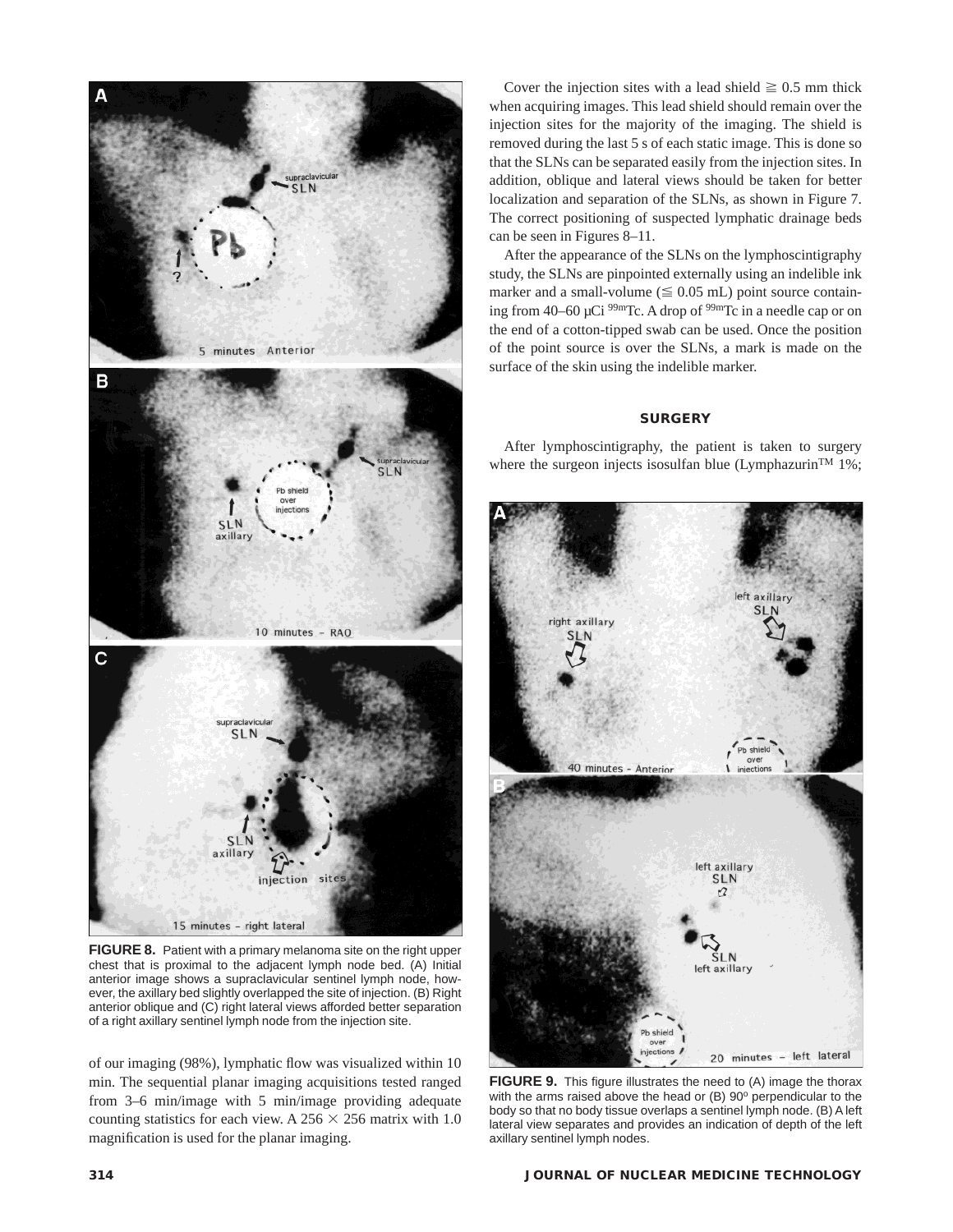

**FIGURE 10.** Patient with a left parietal scalp melanoma. (A) Left lateral image of the head and neck shows good separation of lymph nodes in the neck and supraclavicular area. (B) The anterior view of the head shows no drainage to the patient's right side.

United States Surgical Corp., Norwalk, CT) using the same method as the <sup>99m</sup>Tc-filtered sulfur colloid administration. Unfortunately, it was soon found that the blue dye technique was not reliable when compared with histology results. The SLNs did not contain the blue dye in 57% of our studies. Of these SLNs 5% were positive for metastatic melanoma. With these results, the notion to eliminate the blue dye injection was entertained. However, the blue dye provides an excellent visual in vivo map of the lymph vessels and the gamma-detecting probe is used for the incisional location and the location of the SLNs.

The gamma-detecting probe is either sterile or is covered with a sterile sheath. The surgical oncologist begins to guide the probe over the area in which the SLNs are suspected. The ''X'' mark made in nuclear medicine may be off by several centimeters, but it gives an initial starting point for the incision.

The probe remains in a continuous counting mode, displaying an increase in photon emissions as the SLNs are approached. Examples of these counts are shown in Table 2. A 2-, 5- or 10-s continual count then can be taken to obtain a single counting statistic. The surgeon quickly targets the SLNs through a combination of increasing counts and squelching from the probe. The surgeon also will continuously check for lymph pathways made from the blue dye.

The SLN specimens are excised, counted and sent to pathology. Next the surgeon begins the wide excision by removing the primary melanoma along with the surrounding tissue margin. At this point a background SLN bed count should be recorded. The surgeon may await the immediate frozen section results to see if the specimens are positive for melanoma. If the histology shows melanoma, surgery is completed with a total lymph node dissection (TLND). However, the current trend seems to favor performing the SLN biopsy alone and waiting for a final, permanent histology section result before scheduling a TLND. If the melanoma has not spread (the



**FIGURE 11.** Patient with a melanoma on the left lower back within the area of Sappey's line. Lymphatic channels lead upward to a sentinel lymph node in the left axilla and downward to a sentinel lymph node in the left groin.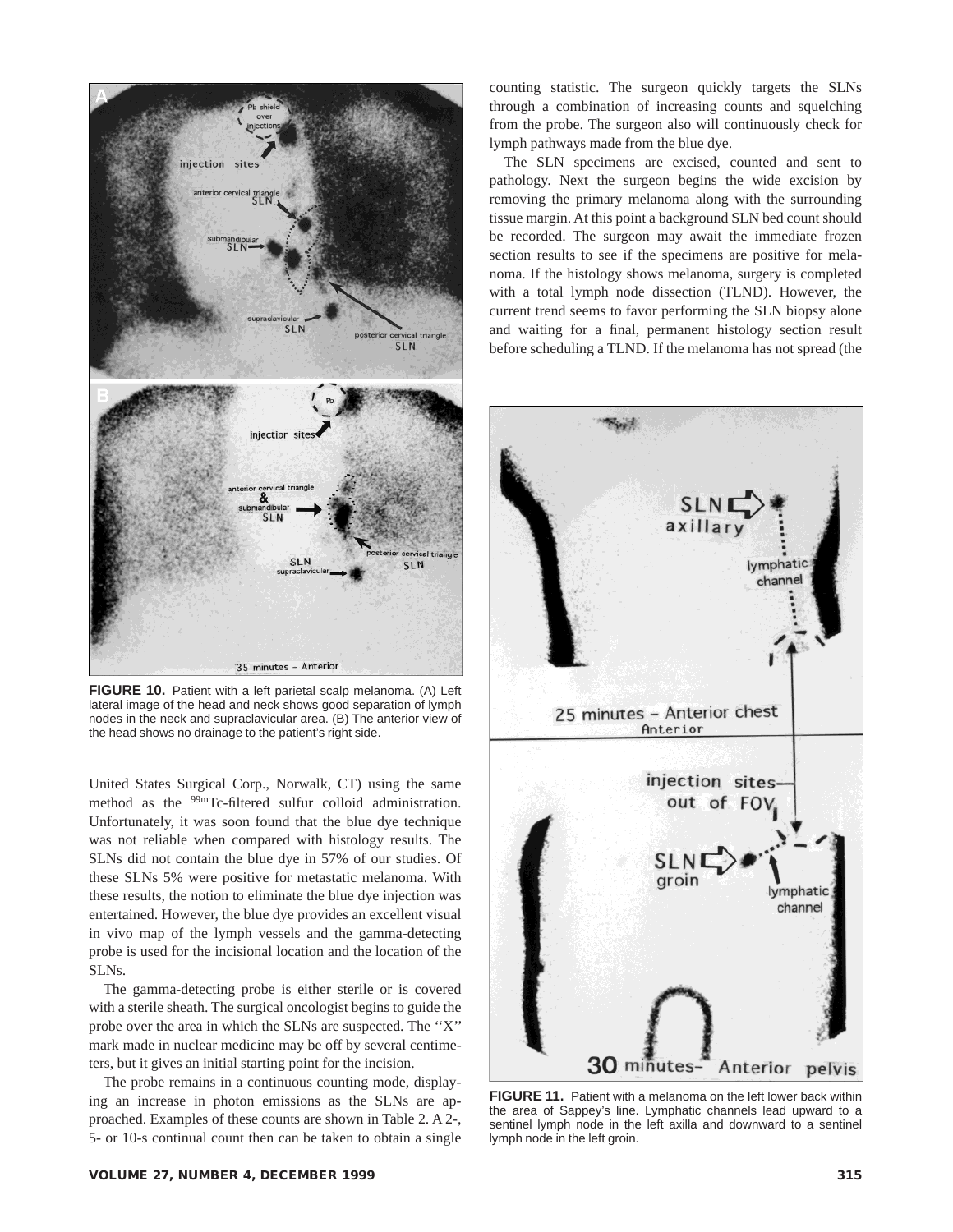**TABLE 2 Counts Obtained With the Gamma-Detecting Probe in 200 Sentinel Lymph Node Melanoma Biopsy Cases**

| Time*        | Location                          | Preincisional     | Incisional      | Excisional      | Average<br>$\text{cps1}$ | <b>Body BKG</b><br>ratio§ |
|--------------|-----------------------------------|-------------------|-----------------|-----------------|--------------------------|---------------------------|
| $<$ 1 min    | Body background                   | 11-566 cpst       |                 |                 | $169$ cps                |                           |
| $<$ 1 min    | Injection sites                   | 16,579-30,888 cps |                 |                 | 26,102 cps               | 154.4:1                   |
| $<$ 1-4 min  | "X" mark(s) from nuclear medicine | 257-7692 cps      |                 |                 | 1704 cps                 | 6.4:1                     |
| $<$ 1-6 min  | Suspected SLN(s)                  | 361-13,993 cps    |                 |                 | 2211 cps                 | 13.1:1                    |
| $4-68$ min   | Suspected SLN(s)                  |                   | 1188-19,906 cps |                 | 4974 cps                 | 29.4:1                    |
| $2-12$ min   | SLN(s)                            |                   |                 | 1628-25,110 cps | 8312 cps                 | 49.2:1                    |
| $<$ 1-11 min | SLN basin before wide excision    |                   | 98-5450 cps     |                 | 591                      | 3.5:1                     |
| $<1-7$ min   | SLN(s) basin after wide excision  |                   | 38-1519 cps     |                 | 220                      | 1.3:1                     |

\*Time = The minimum and maximum amount of time it would take the gamma-detecting probe to pinpoint the designated location.

†cps 5 An average number of counts per second of the radioactive source; this table shows the minimum, maximum and average cps.

 $\ddagger$ Average cps = The overall total average of a specific location in cps.

§Body background ratio = A quantitative ratio comparing counting statistics from body background to a specified location.

SLN is negative for melanoma), the patient is spared the morbidity associated with TLND.

#### **SUMMARY**

Lymphoscintigraphy has proven to be extremely valuable when coupled with intraoperative lymphatic mapping. There are important considerations in deciding to exclude lymphoscintigraphy in this setting. Lymphoscintigraphy routinely shows the expected drainage route to SLN beds, but it also has shown many unsuspected drainage patterns as well. Using only the intraoperative gamma-detecting probe and the blue dye method limits the surgeons' evaluation of the lymphatic drainage. In-transit and unexpected drainage patterns most likely will be ignored without the use of lymphoscintigraphy. The blue dye method provides an excellent visual map of the lymph vessels, but has not been shown to be as reliable as the nuclear medicine method. For these reasons, we will continue to use lymphoscintigraphy, blue dye injections and the gamma-detecting probe for SLN biopsies.

The combined results generated with lymphoscintigraphy, the blue dye and the intraoperative gamma-detecting probe, have proven to be reliable and have changed the standard of care for patients diagnosed with melanoma. To change the standard of care for a particular diagnosis involves proving reliable medical benefits. These benefits include: reduced cost of care; reduced mortality; reduced morbidity; and increased value of life. These benefits are encouraging, but the SLN mapping results must continue to show a correlation with histological results.

Lymphoscintigraphy studies are now being evaluated closely at our institution. We are continuously comparing the onset of SLN visualization times to histology results, the quantity of blue dye uptake to histology results, the long-term follow-up of negative biopsies, and application in other histologically proven tumor types.

#### **CONCLUSION**

Lymphoscintigraphy was introduced more than 45 y ago. Technologists must be aware of the specific indication for SLN mapping (*27*). Lymphoscintigraphy is a nuclear medicine diagnostic study and the results directly affect the surgical treatment of melanoma patients. Using experience and good communication, the nuclear medicine and surgical oncology personnel can provide an excellent evaluation of possible lymphatic spread of melanoma.

# **REFERENCES**

- 1. www.cancer.org/statistics/cff99/selectedcancers.html. Atlanta, GA: American Cancer Society; 1999.
- 2. www.seer.ims.nci.nih.gov. Bethesda, MD: National Cancer Institute; 1999.
- 3. Morton DL, Wen DR, Cochran AJ. Management of early-stage melanoma by intraoperative lymphatic mapping and selective lymphadenectomy: an alternative to routine elective lymphadenectomy or ''watch and wait.'' *Surg Oncol Clin North Am.* 1992;1:247–259.
- 4. Alex JC, Weaver DL, Fairbank JT, et al. Gamma-probe-guided lymph node localization in malignant melanoma. *Surg Oncol.* 1993;2:303–308.
- 5. Alex JC, Krag DN. Gamma-probe guided localization of lymph nodes. *Surg Oncol.* 1993;2:137–143.
- 6. Morton DL, Wen DR, Wong JH, et al. Technical details of intraoperative lymphatic mapping for early stage melanoma. *Arch Surg.* 1992;127:392– 399.
- 7. Krag DN, Meijer SJ, Weaver DL, et al. Minimal-access surgery for staging of malignant melanoma. *Arch Surg.* 1995;130:654–658.
- 8. Meyer CM, Lecklitner ML, Logic JR, et al. Technetium-99m sulfur-colloid cutaneous lymphoscintigraphy in the management of truncal melanoma. *Radiology.* 1979; 131:205–209.
- 9. Munz DL, Altmeyer P, Sessler MJ, et al. Axillary lymph node groups—the center in lymphatic drainage from the truncal skin in man. Clinical significance for management of malignant melanoma. *Lymphology.* 198215: 143–147.
- 10. Reintgen DS, Sullivan D, Coleman E, et al. Lymphoscintigraphy for malignant melanoma. Surgical considerations. *Am Surg.* 1983;49:672–678.
- 11. Kramer EL, Sanger JJ, Golomb F, et al. The impact of intradermal lymphoscintigraphy on surgical management of clinical Stage I truncal malignant melanoma. *J Dermatol Surg Oncol.* 1987:13:508–515.
- 12. Eberbach MA, Wahl RL, Argenta LC, et al. Utility of lymphoscintigraphy in directing surgical therapy for melanomas of the head, neck, and upper thorax. *Surgery.* 1987;102:433–442.